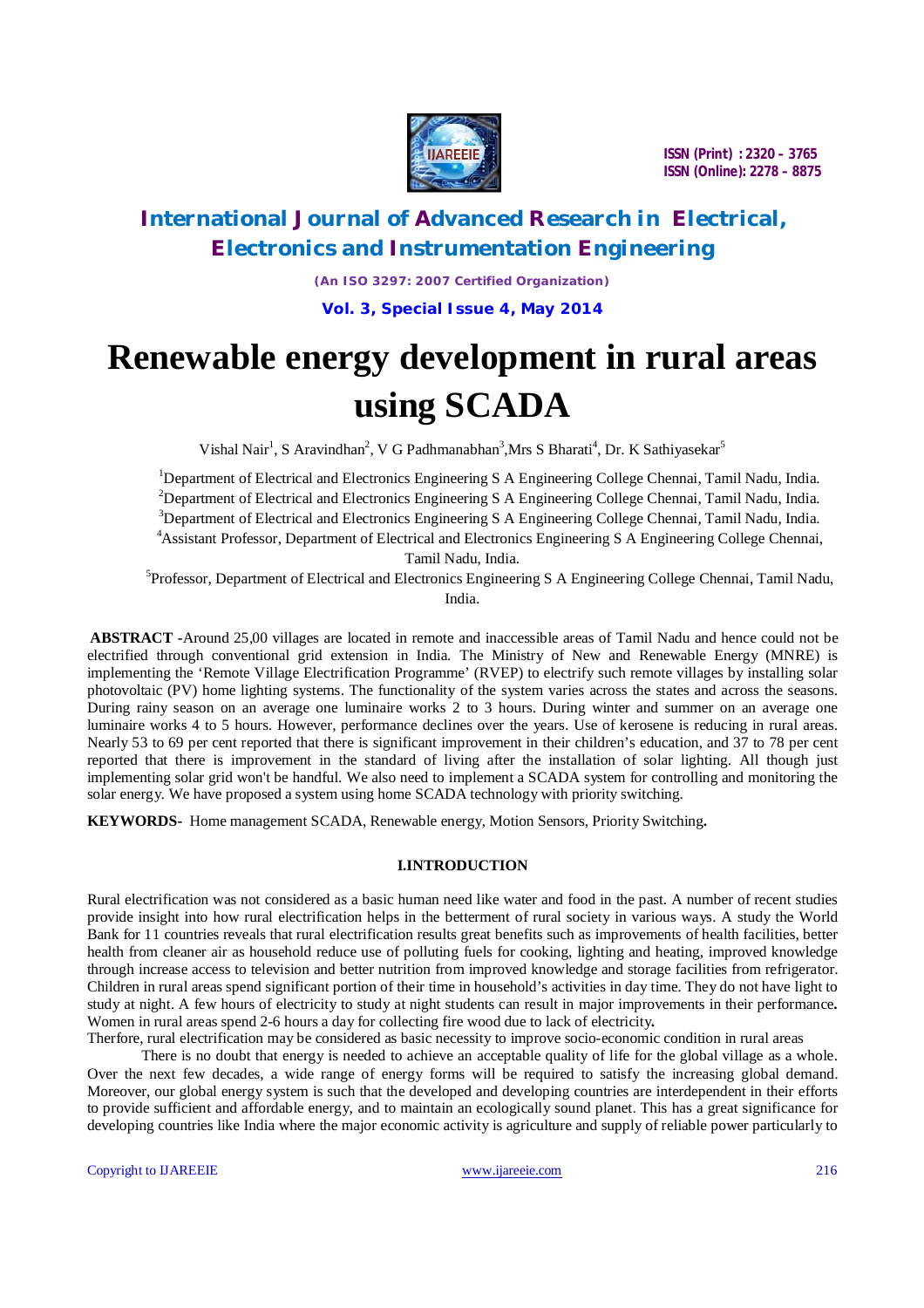

# **International Journal of Advanced Research in Electrical, Electronics and Instrumentation Engineering**

*(An ISO 3297: 2007 Certified Organization)*

## **Vol. 3, Special Issue 4, May 2014**

rural areas is of importance in accelerating growth. It is also needed to promote other economic activities for growth and development

This paper presents a monitoring and control method of any integrated system, which is crucial for efficient operation of the plant. The proposed SCADA based operation of integrated system leads to relieving human operator from routine processes by interfacing to computer, thus resulting in man machine interfaced system. Results reveal that such an interfaced system takes care of matching demand and supply to fulfill the needs of power, monitor and record various parameters of sources such as current and power supplied, demand met and recording of events at regular intervals.



### **II.SYSTEM UNDER STUDY**

Fig 1: Simplified block diagram

### *A. Solar PV Cells*

Photovoltaics (PV) is a method of generating electrical power by converting solar radiation into direct current electricity using semiconductors that exhibit the photovoltaic effect. Photovoltaic power generation employs solar panels composed of a number of solar cells containing a photovoltaic material. Materials presently used for photovoltaics include monocrystalline silicon, polycrystalline silicon, amorphous silicon, cadmium telluride, and copper indium gallium selenide/sulfide. Due to the increased demand for renewable energy sources, the manufacturing of solar cells and photovoltaic arrays has advanced considerably in recent years.

#### *B. Supply/Battery*

The solar energy coming from the sun has to be stored in a battery. We cannot use the heat energy directly coming from the sun. We need to convert it from one form to another i.e from heat energy to electrical energy . This conversion will be done by the solar panel and the energy needs to be stored in a battery. The battery then has to supply to the loads. Here we use AGM batteries Absorbed Glass Mat batteries are in my opinion the best available for Solar Power use. A woven glass mat is used between the plates to hold the electrolyte. They are leak/spill proof, do not out gas when charging, and have superior performance. They have all the advantages of the sealed gel types and are higher quality, maintain voltage better, self discharge slower, and last longer. The Sun Xtender series by Concorde Battery is an excellent example of AGM batteries.

#### Copyright to IJAREEIE www.ijareeie.com 217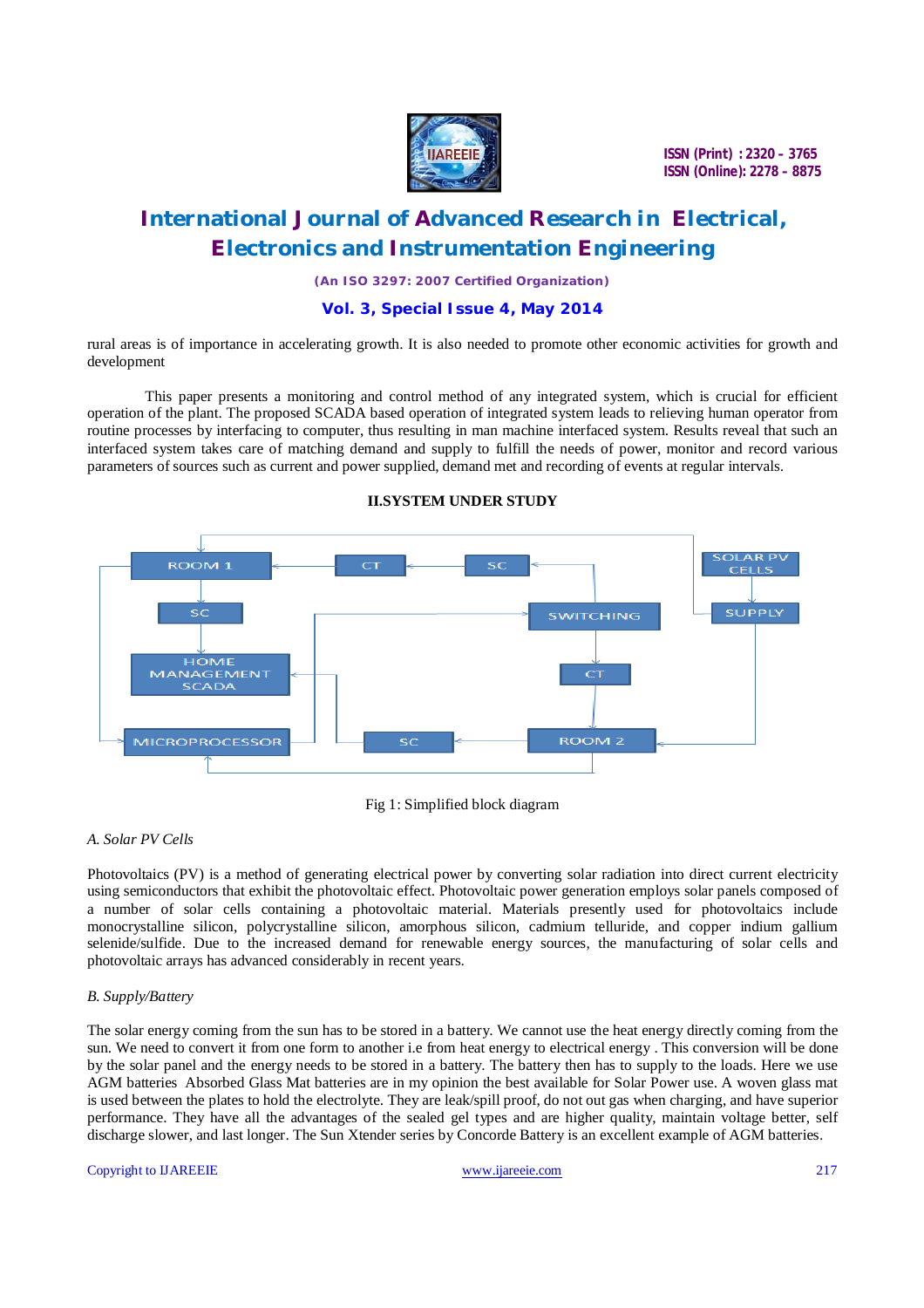

# **International Journal of Advanced Research in Electrical, Electronics and Instrumentation Engineering**

*(An ISO 3297: 2007 Certified Organization)*

### **Vol. 3, Special Issue 4, May 2014**

### *C.Switching/Relay*

A relay is an electrically operated switch. Many relays use an electromagnet to mechanically operate a switch, but other operating principles are also used, such as solid-state relays. Relays are used where it is necessary to control a circuit by a low-power signal (with complete electrical isolation between control and controlled circuits), or where several circuits must be controlled by one signal. The first relays were used in long distance telegraph circuits as amplifiers: they repeated the signal coming in from one circuit and re-transmitted it on another circuit.

### *D. Signal Conditioner*

Signal Conditioning means manipulating an analog signal in such a way that it meets the requirements of the next stage for further processing. Most common use is in analog-to-digital converters. . Operational amplifiers (op-amps) are commonly employed to carry out the amplification of the signal in the signal conditioning stage. Here too we are using op-amp signal conditioner Also it's a very low cost device and can be used easily with less maintenance.

### E. *Current Transformer*

A CT is similar to a electrical power transformer to some extent, but there are some difference in construction and operation principle. For metering and indication purpose, accuracy of ratio, between primary and secondary currents are essential within normal working range. Normally accuracy of current transformer required up to 125% of rated current; as because allowable system current must be below 125% of rated current. Rather it is desirable the CT core to be saturated after this limit since the unnecessary electrical stresses due to system over current can be prevented from the metering instrument connected to the secondary of the CT as secondary current does not go above a desired limit even primary current of the CT rises to a very high value than its ratings. So accuracy within working range is main criteria of a CT used for metering purpose. The degree of accuracy of a Metering CT is expressed by CT Accuracy Class

#### *F. 8 bit controller*

Here we are using PIC 16f877a controller for controlling operation. It's fast response and very high speed with great accuracy makes it the most advantageous of all the controllers we use. it also requires lesser space and easy for maintenance. This controller only will recieve the signal from the PIR sensor which is used for motion sensing and it will hence give instruction to the relay to give the supply to room or not.

### G. *Passive infrared detectors*

A passive infrared sensor (PIR sensor) is an electronic sensor that measures infrared (IR) light radiating from objects in its field of view. They are most often used in PIR-based motion detectors. All objects with a temperature above absolute zero emit heat energy in the form of radiation. Usually this radiation is invisible to the human eye because it radiates at infrared wavelengths, but it can be detected by electronic devices designed for such a purpose.The term passive in this instance refers to the fact that PIR devices do not generate or radiate any energy for detection purposes. They work entirely by detecting the energy given off by other objects.<sup>[1]</sup> It is important to note that PIR sensors don't detect or measure "heat" per se; instead they detect the Infrared radiation emitted from an object which is different from but often associated/correlated with the object's temperature (e.g., a detector of X-rays or gamma rays would not be considered a heat detector, though high temperatures may cause the emission of X or gamma radiation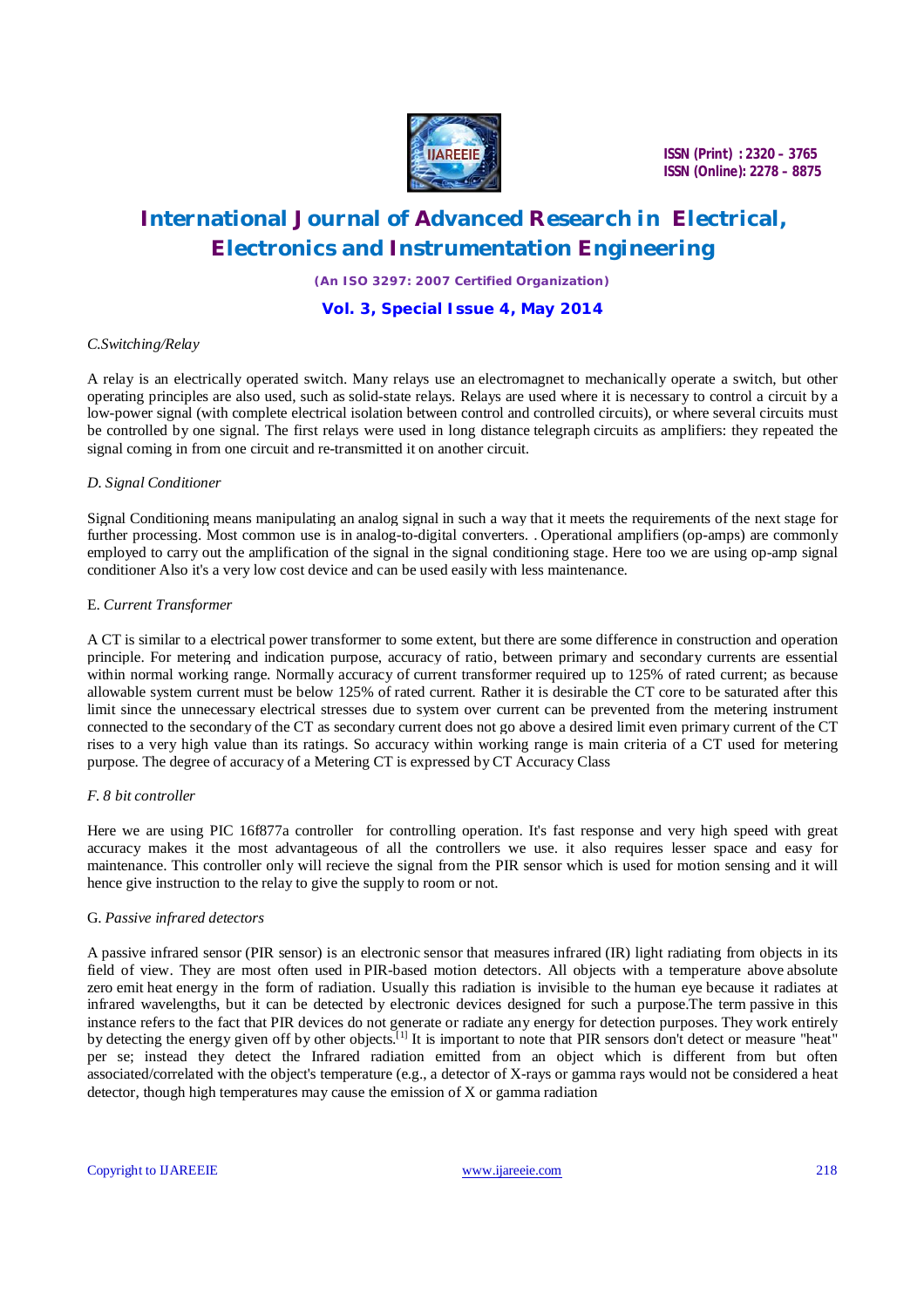

# **International Journal of Advanced Research in Electrical, Electronics and Instrumentation Engineering**

*(An ISO 3297: 2007 Certified Organization)*

#### **Vol. 3, Special Issue 4, May 2014**

### III**. HOME MANAGEMENT SCADA.**

The term SCADA usually refers to a central system that monitors and controls a complete site. SCADA industry was essentially born, out of a need for a user friendly front-end to control system containing Programmable Logic Controllers (PLC). SCADA gathers information from PLCs via some form of communication formats and combines it. A sophisticated SCADA may also be linked to a database to provide instant trending, diagnostic data, scheduled maintenance procedures, logistic information, detailed schematics for a particular sensor or machine and expert-system troubleshooting guides. Hardware for SCADA is generally ruggedized to withstand temperature, vibration, and voltage extremes, but in these installations reliability is enhanced by having redundant hardware and communications channels. SCADA mainly consists of three components:

### *A .The Remote Terminal Units (RTUs)*

RTUs are special purpose computers which contain analog to digital converters (ADC), digital to analog converters (DAC), digital inputs (status) and outputs (control). RTUs are ruggedly constructed; inputs and outputs are fully protected against spurious electrical transients per surge withstand capability (SWC) test specified by IEEE Std. 472. An RTU may have multiple communications ports so that more than one master station can share the RTU. RTU software is written by the manufacturer, usually in a high level language such as C, and is designed to interpret commands (polling requests) from a master computer and to initiate reports of out of bound conditions. If the RTU has sufficient processing power, local control may be possible.

#### *B. The master station*

It monitors and controls RTUs and their attached electric apparatus. Master Station has a core program, which is called operating system. Running on operating system are the application programs written by the utility or SCADA vendor. Master Station not only monitors and controls RTUs but can call up customer records from a networked billing computer.

#### *C .Communication system-*

To connect RTUs and master stations, a wide area network (WAN) is required, typically composed of more than one media type because a single technology is often not economically practical for utilities that span several states. For long distances, power line carrier has been used for voice and protective relaying, while telephone lines and microwave relays were the only choices until long distance fiber optic systems became available. Some other communication systems used are Multiple Address Systems (MAS), microwaves, metallic cables, fibre optics etc.

Here home management SCADA implies that the same system will be made more compact and a smaller module will be implemented and installed in each home. By doing this we can control each and every house and thereby we can monitor the parameters of each house separately.

### **IV.BRIEF EXPLANATION OF BLOCK DIAGRAM**

Here we have given supply directly to switching device first. From the switching device only the supply must be given to room. Now in the room passive infrared sensors will be kept which will sense the motion and give it to microcontroller. once the motion is being sensed microcontroller will give command for the closing of relay and then supply will be given to the room. The same happens for both the room an if someone leaves the room the sensor again will give the command to microcontroller and this controller will open the relay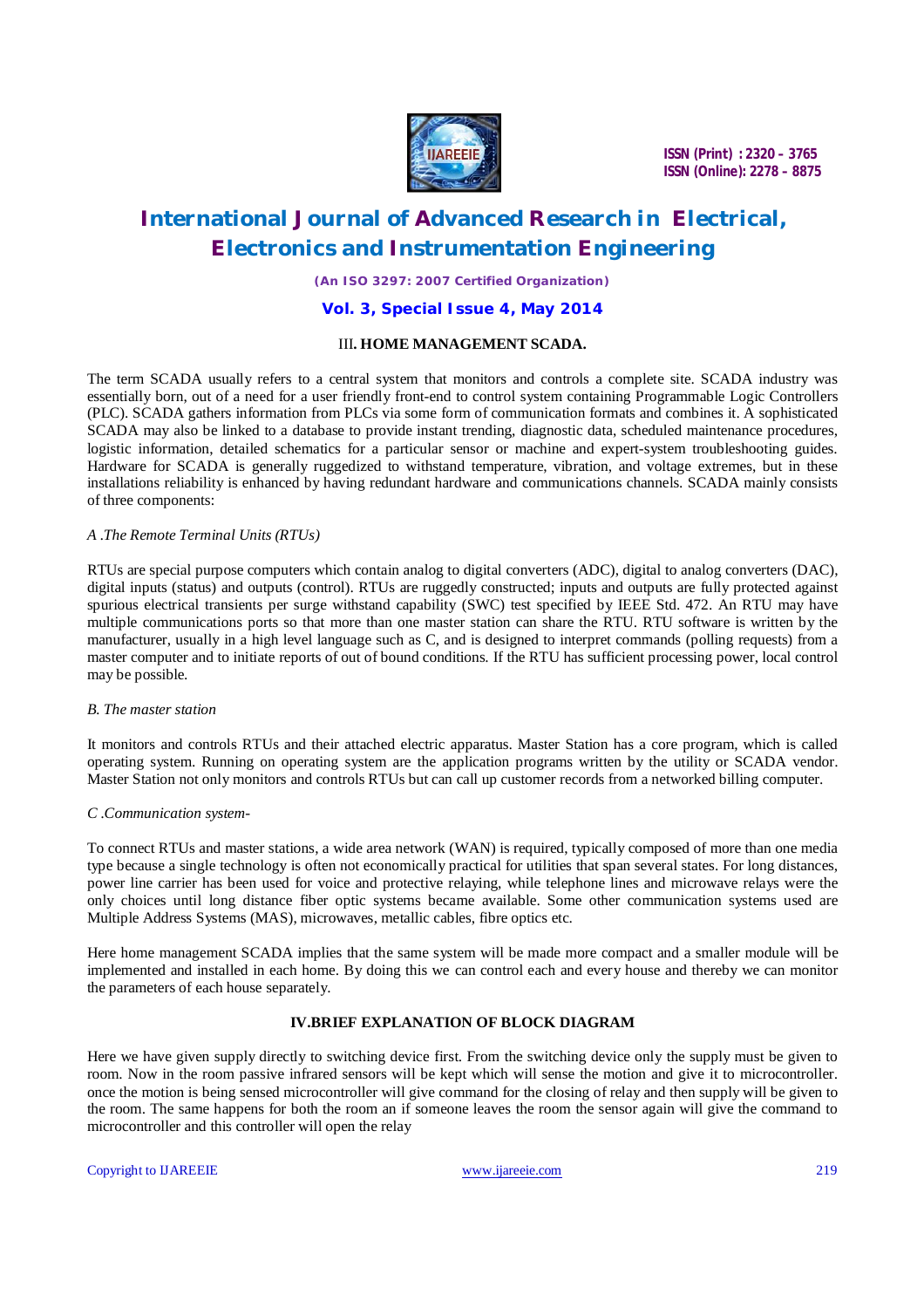

# **International Journal of Advanced Research in Electrical, Electronics and Instrumentation Engineering**

*(An ISO 3297: 2007 Certified Organization)*

**Vol. 3, Special Issue 4, May 2014**

During the evening time we will be priotising the supply only to one room and only to that room the supply will be given.



#### **V.SIMULATION RESULTS**

Fig 2: Simulation result during night time

Here in this block we have shown the simulation result during night time. As we can see the day night monitor which implicates the solar light. The lcd value which measures the light intensity also shows zero value which indicates its night time. During night time we have employed priority switching and priority has been given to room 1 only. So during this period light glows in room 1 only.



Fig 3: Simulation result during day time.

Here in day time solar energy will be produced. During day time priority switching will be cancelled and rooms will work in normal mode. We have installed sensors in each room. Once motion is sensed in the room the sensors will sense it and sends it to microcontroller. Microcontroller will then close the relay and supply will be given to room .